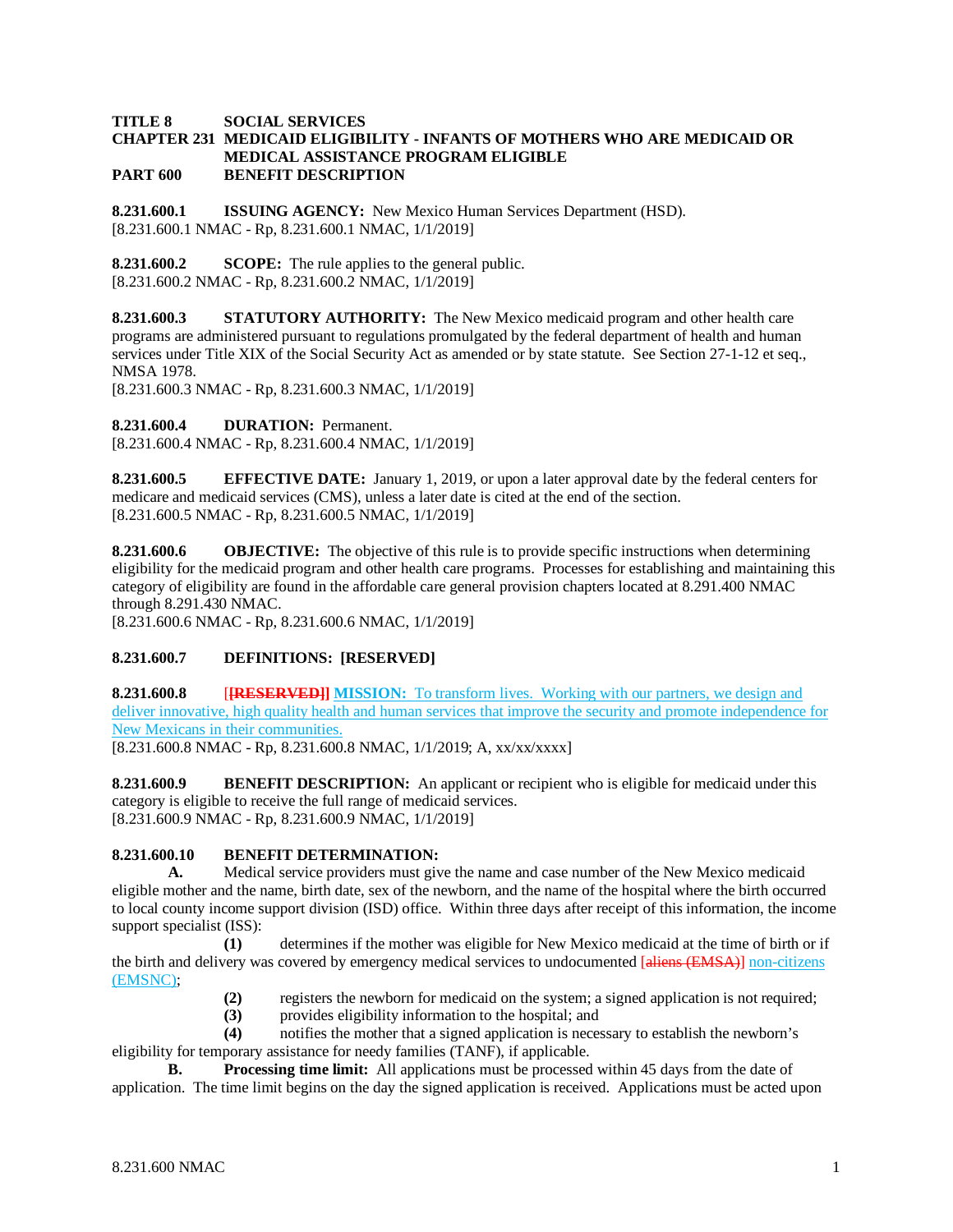and notice of approval, denial or delay sent out within the required time limit. The ISS explains the time limit and that the applicant may request an administrative hearing if the application pends longer than the time limit allows. [8.231.600.10 NMAC - Rp, 8.231.600.10 NMAC, 1/1/2019]

**8.231.600.11 ONGOING BENEFITS:** A newborn remains eligible for assistance under Category 031 from birth through the month of the child's first birthday as long as the newborn remains in New Mexico. [8.231.600.11 NMAC - Rp, 8.231.600.12 NMAC, 1/1/2019]

**8.231.600.12 RETROACTIVE BENEFIT COVERAGE:** Retroactive medicaid coverage is provided in accordance with Subsection H of 8.200.400.14 NMAC. [8.231.600.12 NMAC - Rp, 8.231.600.13 NMAC, 1/1/2019]

**8.231.600.13 CHANGE IN ELIGIBILITY:** If the newborn is placed on MAD Category 400 or 420 and then loses eligibility for either of these categories, the newborn can still be eligible for Category 031 if he meets Category 031 requirements for the remainder of the 12 month period. A new application is not required [8.231.600.13 NMAC - Rp, 8.231.600.14 NMAC, 1/1/2019]

# **8.231.600.14 PERIODIC REDETERMINATIONS OF ELIGIBILITY (42 CFR 435.117(d)):** A

redetermination of eligibility must be completed on behalf of the children described in this provision in accordance with 8.291.410.19 NMAC.

[8.231.600.14 NMAC - Rp, 8.231.600.14 NMAC, 1/1/2019]

# **8.231.600.15 ENUMERATION AND CITIZENSHIP:**

**A.** HSD requires, as a condition of eligibility, that each individual (including children) seeking medicaid furnish each of his or her social security numbers (SSN) per paragraph (a) of 42 CFR 435.910 and 8.200.410.10 NMAC. HSD will request an SSN at renewal if not already provided.

**B.** Newborns who were initially eligible for medicaid as deemed newborns are considered to have provided satisfactory documentation of citizenship, identity, and age.

[8.231.600.15 NMAC - Rp, 8.231.600.15 NMAC, 1/1/2019]

# **HISTORY OF 8.231.600 NMAC:**

**Pre-NMAC History:** The material in this part was derived from that previously filed with the State Records Center:

ISD 290.1000, Medical Assistance for Woman and Children, filed 11/13/1984.

ISD FA 830, Medical Assistance for Woman and Children and AFDC Related Groups, filed 2/10/1988. MAD Rule 830, Medical Assistance for Women and Children and AFDC - Related Groups, filed 8/11/1988. MAD Rule 830, Medical Assistance for Women and Children and AFDC - Related Groups, filed 9/8/1988. MAD Rule 830, Medical Assistance for Women and Children and AFDC - Related Groups, filed 9/30/1988. MAD Rule 830, Medical Assistance for Women and Children and AFDC - Related Groups, filed 12/1/1988. MAD Rule 830, Medical Assistance for Women and Children and AFDC - Related Groups, filed 3/31/1989. MAD Rule 830, Medical Assistance for Women and Children and AFDC - Related Groups, filed 6/8/1989. MAD Rule 830, Medical Assistance for Women and Children and AFDC - Related Groups, filed 12/28/1989. MAD Rule 830, Medical Assistance for Women and Children and AFDC - Related Groups, filed 12/29/1989. MAD Rule 830, Medical Assistance for Women and Children and AFDC - Related Groups, filed 3/1/1991. MAD Rule 830, Medical Assistance for Women and Children and AFDC - Related Groups, filed 6/5/1992.

### **History of Repealed Material:**

MAD Rule 830, Medical Assistance for Women and Children and AFDC - Related Groups, filed 6/5/1992 - Repealed effective 2/1/1995.

8.231.600 NMAC, Benefit Description, filed 12/10/2007 - Repealed 1/1/2014.

8.231.600 NMAC, Benefit Description, filed 12/2/2013 - Repealed effective 10/1/2017.

8.231.600 NMAC, Benefit Description, filed 9/14/2017 - Repealed effective 1/1/2019.

# **NMAC History:**

8.231.600 NMAC, Benefit Description, filed 12/2/2013 was replaced by 8.231.600 NMAC, Benefit Description, effective 10/1/2017.